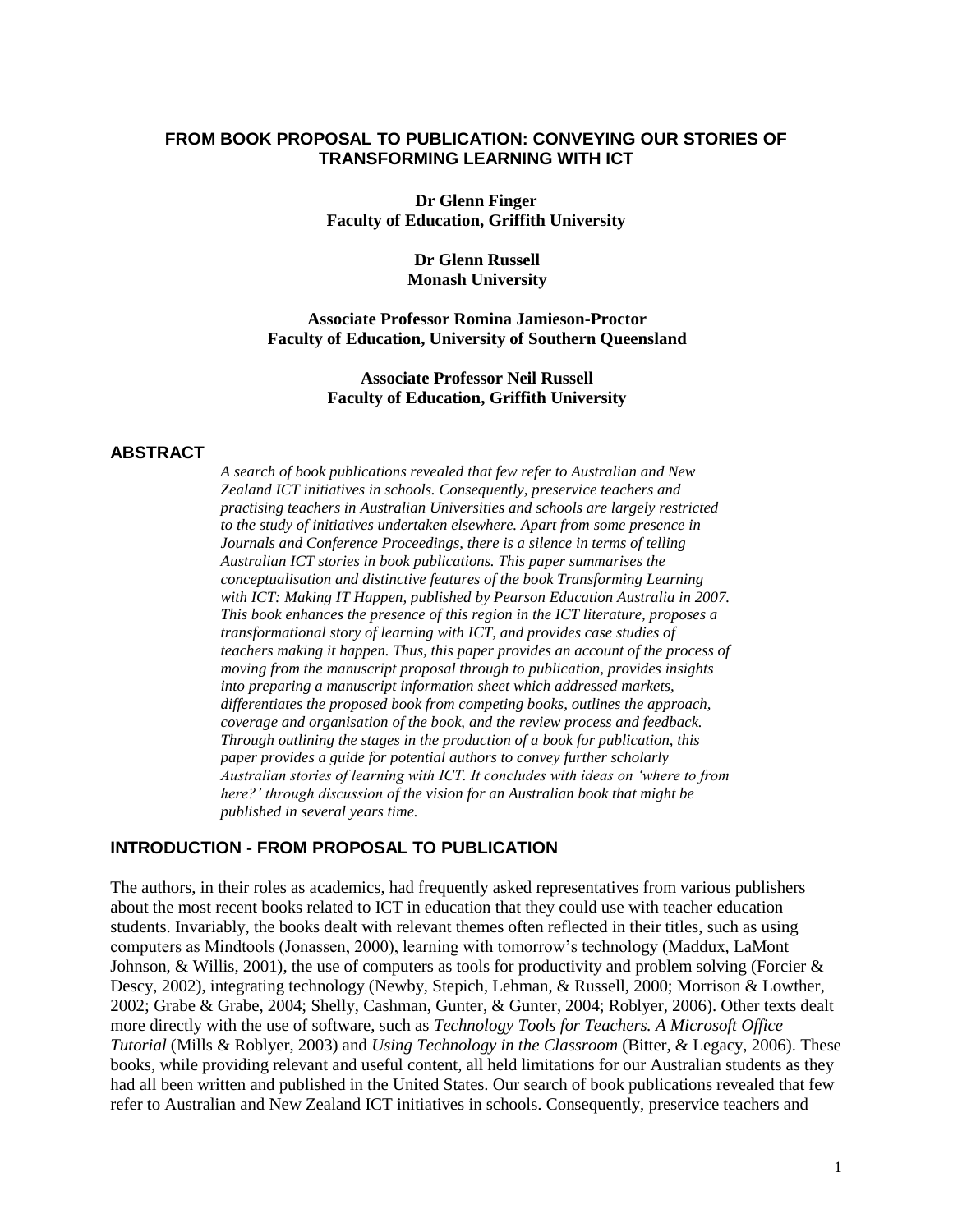practising teachers in Australian Universities and schools are largely restricted to the study of initiatives undertaken elsewhere. Apart from some presence in Journals and Conference Proceedings, there is a silence in terms of telling Australian ICT stories in book publications. The question we often asked was – is anything going to be published which relates more closely to Australian and New Zealand educational contexts? The response from the representatives invariably suggested that our questions were being asked by other academics in other tertiary institutions who design and deliver teacher education courses in ICT. Inevitably, this led to the question – would you be interested in submitting a proposal for a book to meet this need?

This paper outlines our response to this challenge as we explored the possibilities for conceptualising a book which would appeal more directly to Australian and New Zealand educators as well as enhance the presence of this region in the international ICT literature. Importantly, the authors did not merely aim to replicate the work already available elsewhere and give it a local "flavour", but sought to build upon ICT developments by theorising a transformational story and transforming learning with ICT which moved discourse beyond the current debate related simply to ICT integration. This paper provides an account of the process of moving from the proposal through to publication. Therefore, insights are provided into generating the idea, preparing a manuscript information sheet which addresses markets, differentiates the proposed book from competing books, outlines the approach, coverage and organisation of the book, and the review process and feedback. Subsequent to the signing of contracts, the task of preparing the manuscript and supplementary materials is required. As a guide to potential authors, this paper outlines the production stages.

### **GENERATING THE IDEA FOR THE BOOK – BEYOND ICT INTEGRATION: THE TRANSFORMATIONAL STORY**

From a thorough review of the ICT literature, there is evidence of ICT use moving beyond integration to becoming an integral component of broader educational reforms changing not only *how* students learn but *what* they learn, and altering the organisation and structure of schooling itself (DETYA, 2000; Fluck, 2003; Nichol & Watson, 2003). Elsewhere, in developing a three layered framework "that would support, describe and promote good practice in the use of ICT in learning and teaching in schools" (Trinidad, Newhouse & Clarkson, 2006, p. 1) these authors in Western Australia conceptualised the stages of progress by teachers as inaction, investigation, application, integration, and transformation. In this way, integration is seen as movement toward transformation, as displayed in Table 1.

|                       | <b>Description of Key Difference(s)</b>                                                |
|-----------------------|----------------------------------------------------------------------------------------|
| <b>Inaction</b>       | At this stage there is a general lack of action and/or interest.                       |
| Investigation         | At this stage the teacher has developed an interest in using ICT with students and is  |
|                       | beginning to act on this interest.                                                     |
| <b>Application</b>    | At this stage the teacher is regularly using ICT with students and knows how to do     |
|                       | so competently and confidently.                                                        |
|                       | <b>Critical Use Border</b>                                                             |
| <b>Integration</b>    | At this stage the use of ICT becomes critical to the support of the learning           |
|                       | environment and the opportunity for students to achieve learning outcomes through      |
|                       | the learning experiences provided.                                                     |
| <b>Transformation</b> | At this stage the teacher is able to take on leadership roles (formal and informal) in |
|                       | the use of ICT and be knowledgably reflective on its integration by themselves and     |
|                       | others.                                                                                |

**Table 1: Stages of Teacher Development**

(Source: Trinidad et al., 2006, p. 8)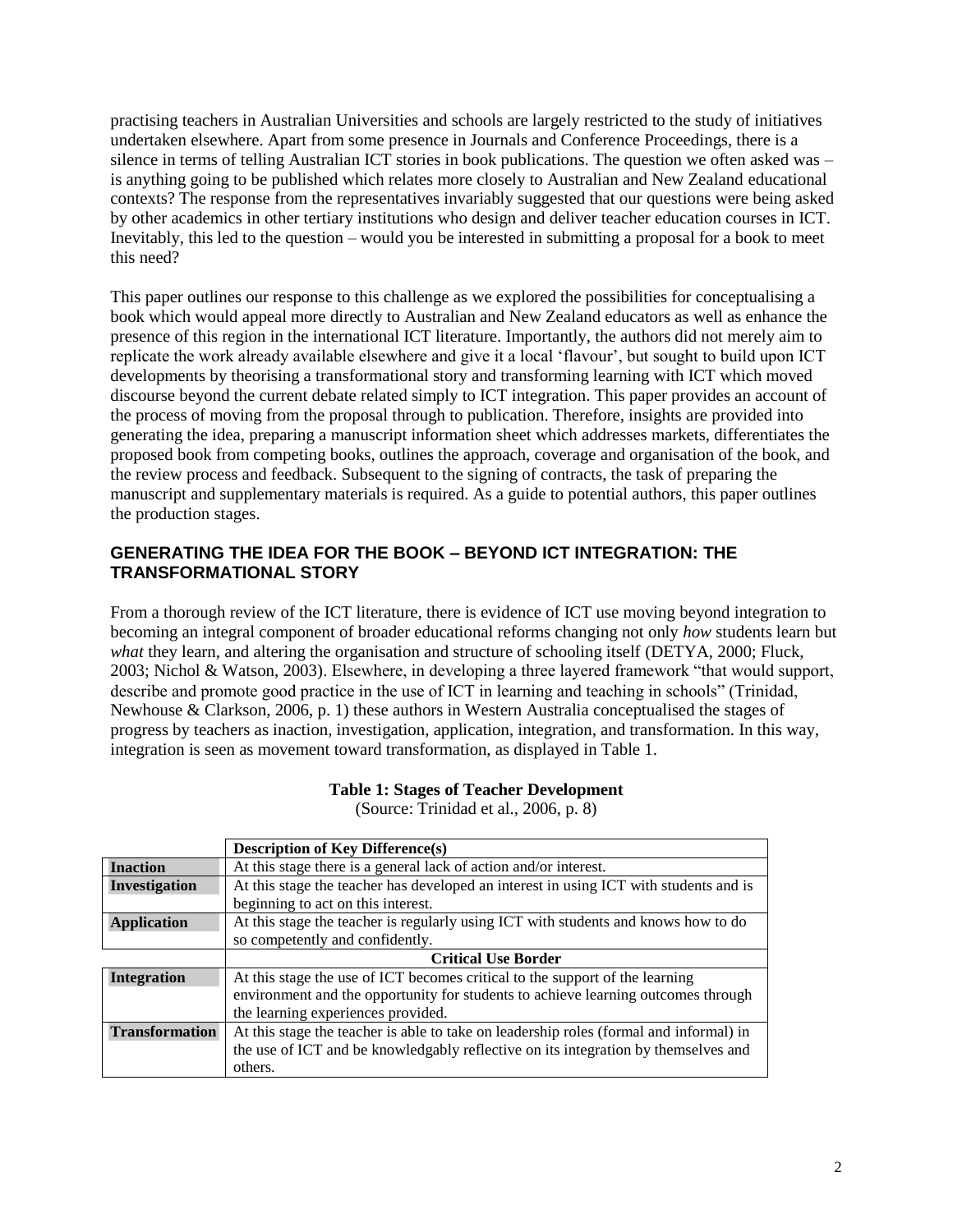The proposed title of the book encapsulates the transformational story as well as its focus on making it happen; i.e. *Transforming Learning with ICT: Making IT Happen*. The structure of the book has been designed to cohesively link the chapters together through a series of key questions. Those questions, together with an overview of the organisation of the book chapters are displayed in the following diagram.



**Figure 1: Overview of the Organisation of the Book**

# **PREPARING A MANUSCRIPT INFORMATION SHEET**

Having established a relationship with Pearson Education Australia, the authors were provided with a Manuscript Information Sheet to complete as the next phase in progressing the book proposal. The Manuscript Information Sheet required an extensive set of detail to be provided, including the proposed title and subtitle, proposed list of contents, markets, and reasons for the approach, coverage and organization of the book. The primary audience is for preservice teacher education students studying teaching and learning using ICT. Additional target groups referred to as Professional Reference Markets were identified as practising teachers for their continuing professional development in ICT use with students, ICT Coordinators within schools, school administrators for developing ICT strategic planning. The major strengths for differentiating this proposed book from others included:

- Australian context and relevance while situated within the International literature;
- Strategic planning for ICT use advice for "making IT happen at classroom, school and systems level;
- Aligning professional development and performance measurement;
- ICT and pedagogy advice for 'making IT happen' with students; and
- Transforming teaching and learning using ICT.

# **THE REVIEW, FEEDBACK AND IMPROVEMENT PROCESS**

Following the review of the Manuscript Information Sheet by the publishers, the authors were informed that the publishers supported the concept for the book. Consequently, the authors were asked to provide a draft of one of the chapters of the proposed book. Together with the proposal, that draft chapter was forwarded to 22 reviewers for their feedback to inform the further development of the book. As well as providing feedback, the information gained from reviewers provided insights into the textbooks being prescribed by academics throughout Australia for ICT courses in teacher education and the perceived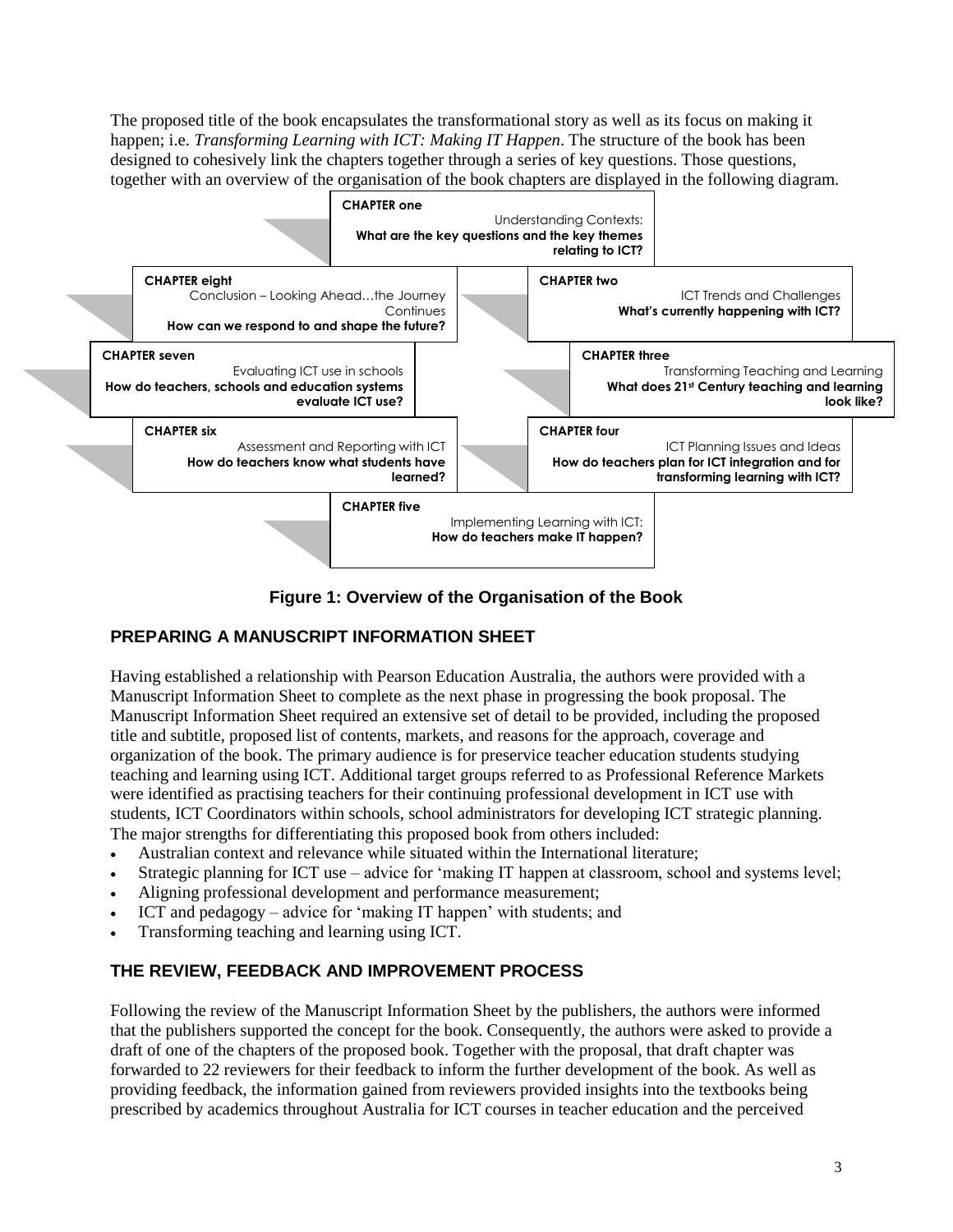strengths and weaknesses of those books. Fourteen of the reviewers did not have a prescribed text. Two reviewers use *Integrating Technology in the Classroom* (Shelly, Cashman, Gunter & Gunter, 2004), and two reviewers use *Integrating Educational Technology into Teaching* (Roblyer, 2003; Roblyer, 2004; Roblyer, 2006). No other text was identified by more than one reviewer. When questioned about the strength and weaknesses of those books, the most frequently cited criticism was that none or few texts available referred to Australian contexts. This was evident in the following responses from reviewers in relation to being questioned about which books they considered comparable to the proposed book:

"I do not think there is an Australian text book that one would compare with this one."

"I think this book fills a unique niche in the market. There is little in the way of Australian books on ICT in school education…and certainly none which takes this approach and focus."

As displayed in Table 2, there was mixed reaction to whether or not the proposed text would be suitable for the course being delivered.

| Response | Number of Responses $(N=22)$ | Percentage of Respondents |
|----------|------------------------------|---------------------------|
| Yes      |                              | 59.1%                     |
|          |                              | 40.9%                     |

### **Table 2: Is the approach and coverage of the proposed text suitable for your course?**

The design of the chapters included the provision of recurring features throughout the book. The initial Manuscript Information Sheet included proposals for case studies, research questions, key themes, pedagogical thoughts and reflections, conclusions and references. As displayed in Table 3, the perceived usefulness of those features by the reviewers provided strong support. For example, one reviewer indicated that "The reflective approach using case studies, research questions, and conversations is very attractive".

| <b>Chapter Features</b>              | Not Useful $(\%)$ | Useful $(\%)$ | Very Useful (%) |
|--------------------------------------|-------------------|---------------|-----------------|
| Case study                           | 4.5               | 27.3          | 68.2            |
| References                           | 4.5               | 40.9          | 54.5            |
| Pedagogical thoughts and reflections |                   | 47.6          | 52.4            |
| Key themes                           | 4.8               | 47.6          | 47.6            |
| Conclusion                           | 4.5               | 54.5          | 40.9            |
| In conversation                      | 9.5               | 52.4          | 38.1            |
| Research question                    | 18.2              | 45.5          | 36.4            |

**Table 3: The perceived usefulness of the following features in the chapters**

After careful analysis of the reviewers" suggestions, modifications were negotiated with the publishers to strengthen the features of the chapters. In particular, when asked to comment on features that they would like to see, one reviewer suggested that "To 'Make IT Happen' the book should be reshaped to provide a practical perspective of ICTs and how they can be used in education..." The challenge for the authors was dealing with tension between ensuring that the book was accessible and practical for the intended audience while at the same time ensuring that this was a scholarly work and in reconciling the challenge of portraying that teaching and learning using ICT should both inform and be informed by research.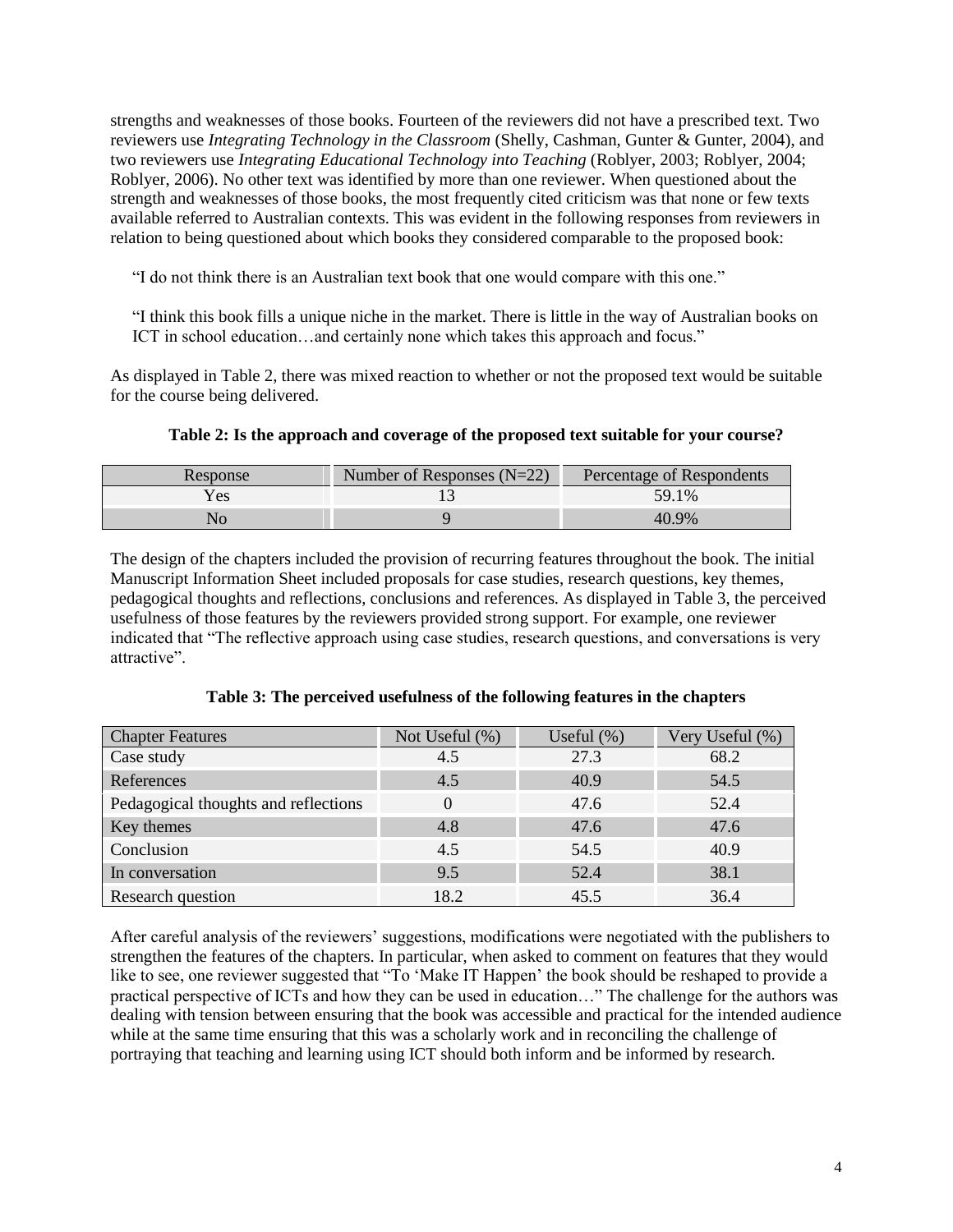Consequently, each chapter provides access to both research and practical ideas for teaching and learning with ICT. Each chapter includes the following features – *Objectives of the Chapter*, *Introduction*, *Review and Research Questions*, *Case Studies* with associated research probes, *Making IT Happen* which requires the reader to formulate a response appropriate for her/his situational context, *Conclusion*, *In Conversation*, and *References*. Recommended websites referred to as *fyi Web Destinations for further research* are also provided at the end of each chapter. Key features of the chapters are summarized in the following section.

# **A case study – a story of making IT happen…**

Case studies present stories from teachers who are *making IT happen*. Each case study provides the reader with *research probes* with a consistent question reflecting the theme of this book – What are aspects of transformational uses of ICT in this case study? The case studies link with the *Review and research questions* – e.g. How might this story inform and be informed by research? Examples of Case Studies include:

- Dream a better world film festival
- Teachers with Laptops in New Zealand: Impacts on Teachers and their Practice
- Cultural Dance in Australia and New Zealand
- $\bullet$  Intel  $\circledR$  Teach to the Future
- eLearning and Developing an Online Learning Solution
- Designing a Digital Yearbook CreationDeveloping Enriching Numeracy Learning Experiences through the *epals* Program
- Games: a gateway to Developing a Community of Learners
- KidiPads to Enhance Collaborative Work
- Whole School Adoption of Interactive Whiteboards (IWBs)
- Drugs.com Learning about drugs, a virtual reality
- GENerating E-Learning Systems in Schools (The GENESIS Project)
- From Digital Storytelling to ePortfolio development: mobile devices supporting learners
- Learning with ICT: Measuring ICT Use in the Curriculum
- Using games and simulation to teach Artificial Intelligence
- Connecting communities of learners and leaders with web based technology called CENTRA.
- Using The Learning Activity Management System (LAMS)

# **Review and research questions**

These questions relate to the research and ideas presented, as well as prompting the reader to formulate and articulate defensible arguments in relation to their own use of ICT. The review and research questions prompt the reader to engage with and reflect upon comprehensive understandings from the ICT research.

# **In conversation**

*In conversations* capture interesting insights from a variety of educators who have successfully utilised ICT in their various roles. The information provided by these people interconnects with the *Review and research questions*, the *Case Studies*, the *making IT happen*, and the *fyi Web Destinations for further research* to assist the reader to make the theory-practice links.

# **fyi Web Destinations for further research**

We included *fyi Web Destinations for further research* to enable the reader to explore in greater depth the material we introduce, summarise, synthesise and analyse through the use of the Internet. The *fyi Web*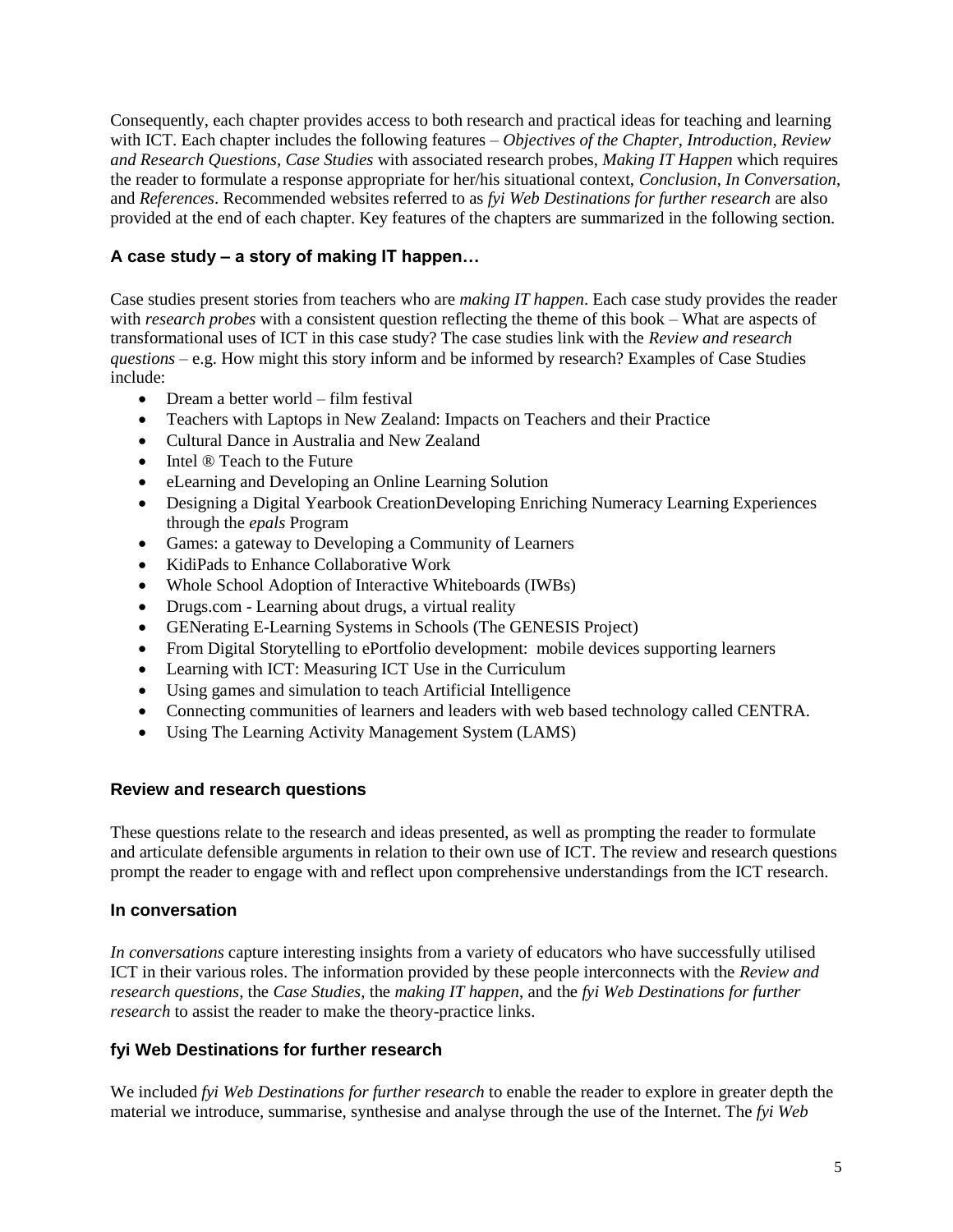*Destinations for further research* provides access to important research material and transformational stories of teaching and learning with ICT.

### **Making IT Happen**

Near the conclusion of each chapter, there are opportunities for *making IT happen* whereby readers are encouraged to reflect on the pedagogical implications of the research and ideas presented throughout the chapter for their situated practice. *Making IT happen* is designed to assist the translation from policy to practice, from ideas and intention to implementation, and from researching the potential to realising the potential!

### **VIABILITY OF THE BOOK**

In relation to the viability of the book, the publishers included two key questions. As displayed in Tables 4 and 5 respectively, 90.5% of the reviewers supported the publication of the book, and 54.5% of respondents indicated that they would consider prescribing this book for a course.

#### **Table 4: Would you like to see the book published?**

| Response | Number of Responses $(N=21)$ | Percentage of Respondents |
|----------|------------------------------|---------------------------|
| /es      |                              | 90.5%                     |
|          |                              | $.5\%$                    |

#### **Table 5: Would you consider prescribing this book for your course?**

| Response | Number of Responses $(N=22)$ | Percentage of Respondents |
|----------|------------------------------|---------------------------|
| Yes      |                              | 54.5%                     |
|          |                              | $.5\%$                    |

# **PREPARING THE MANUSCRIPT**

Following the review, Pearson Education Australia agreed to proceed with the book. The book contract between Pearson Education Australia and the authors, dated 16 May 2005, included an agreement to complete the manuscript "containing about 100 000 words or their equivalent, in complete final form ready for production by 15 January 2006". This length equated to approximately 250 printed book pages. Additional supplementary materials to accompany the book were due on 15 July 2006. Our key advice before preparing a manuscript is to ensure that a great deal of communication, planning and early preparation has occurred prior to the commencement of the contractual writing. In particular, the authors had established the organisation of the book, and developed formats for each chapter, and importantly, had been strategic in planning to have some time and space available for drafting the chapter/s she/he was primarily responsible for. Despite that forward planning, all authors still found that there were demands on their weekends, holidays and many evenings reading, researching and writing.

### **PRODUCTION STAGES**

The reader is referred to the *Guide for Authors* (Pearson Education Australia, 2004) which articulates the role of the Project Editor and the Copy Editor and the Production Process. The communication between the Project Editor and the authors was critical in ensuring that this proceeded as planned. The Production Process is displayed in Figure 2 below.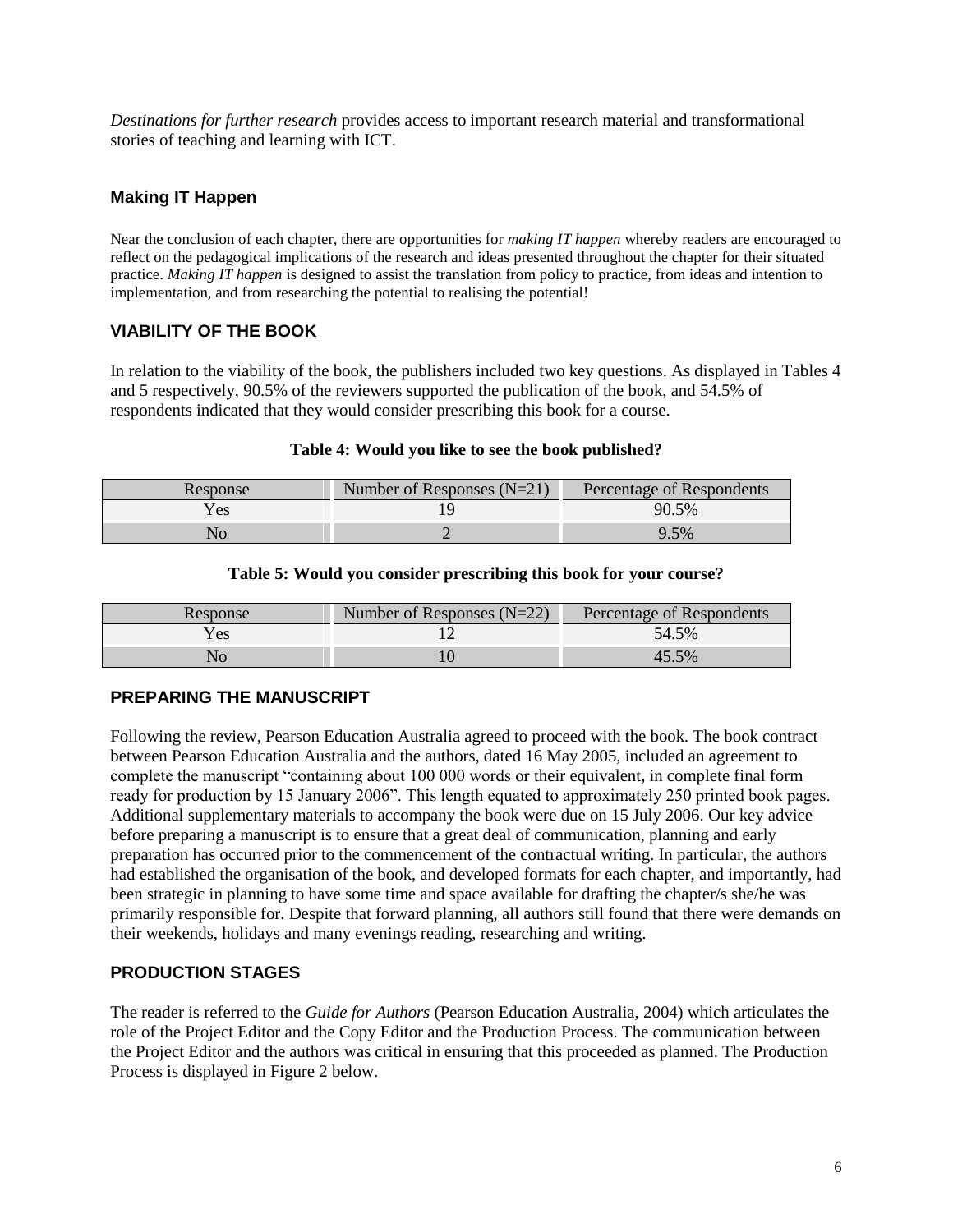

**Figure 2: The Production Process** (Source: Pearson Education Australia, 2004, p. 20)

# **DEVELOPMENT OF SUPPLEMENTARY MATERIALS**

The book contract included the provision of supplementary materials including an Instructor's Manual, Content for a Companion Website, Content for Personal Response System, and any other materials to complement the book. The review process asked the reviewers to indicate any other supplementary materials which they would like included with the text. Responses suggested an accompanying website, a list of websites related to the chapter, tests including an accompanying online website where the responses to the reflections/questions could be shared. Examples of reviewers" comments reflect this:

"Wondering whether the writers have considered a web-based element. Quality online learning spaces and information sources to support learning with ICTs deserve prominence"

"Up to date website with links to new developments in the area."

To some extent, these comments also informed the inclusion of *fyi Web Destinations for further research* at the conclusion of each chapter. The agreed supplementary materials developed are summarized in Table 6.

### **Table 6: Supplementary Materials**

| <b>Supplementary Materials</b> | <b>Design Details</b> |
|--------------------------------|-----------------------|
| Instructor's Manual            | <b>Objectives</b>     |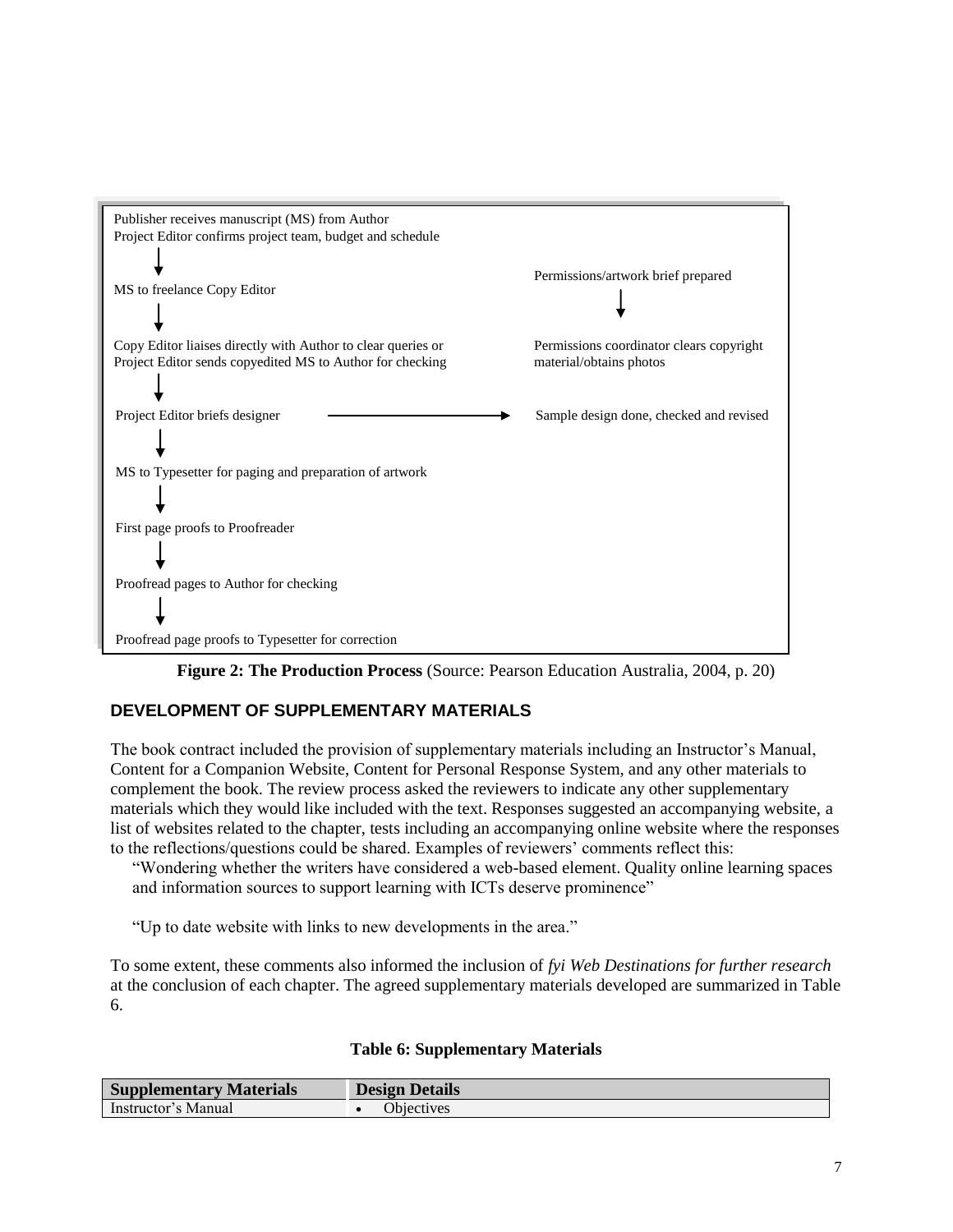|                                                      | Overview of the chapter<br>$\bullet$<br>Guidance answers for research probes<br>$\bullet$<br>Guidance answers for Review and Research Questions<br>$\bullet$<br>Other possibilities – teaching tips, lecture outlines<br>$\bullet$                                                                                                                                                                                                           |
|------------------------------------------------------|----------------------------------------------------------------------------------------------------------------------------------------------------------------------------------------------------------------------------------------------------------------------------------------------------------------------------------------------------------------------------------------------------------------------------------------------|
| Website<br>See<br>http://www.pearsoned.com.au/finger | <b>Chapter Objectives</b><br>$\bullet$<br>Self-Test (approximately 10-15 multiple choice questions)<br>$\bullet$<br>Portfolio Activities<br>$\bullet$<br>Collaborative activities around fyl Web Destinations<br>$\bullet$                                                                                                                                                                                                                   |
| <b>PowerPoint</b>                                    | PowerPoint for each chapter – approximately 10 slides per chapter<br>$\bullet$<br>PowerPoint to use template employing design elements of the book's<br>$\bullet$<br>cover design<br>Lecturer version to be on password protected instructor's section<br>$\bullet$<br>Student version to be in pdf for economic printing of multiple slides<br>$\bullet$<br>to a page, and provision also for accessibility for students with<br>disability |
| <b>Student Response System Questions</b>             | Questions designed for using student response system for use with<br>$\bullet$<br>TurningPoint2006                                                                                                                                                                                                                                                                                                                                           |

### **WHERE TO FROM HERE?**

The book – *Transforming Learning with ICT: Making IT Happen* – became available in November 2006, and has an official publication date of 2007. Since the book"s conceptualisation and publication, significant changes continue to occur. Consequently, it's worthwhile provocatively asking  $-$  if we were to write the book now, what new areas would we include? – if the book was to go to a second edition, what are the revisions which need to be made?

Two major areas have emerged. Firstly, we would need to give more attention to the use of virtual learning environments (VLEs) in schools. Variations of environments provided in a number of universities such as Blackboard have become increasingly becoming available in schools. The material related to eLearning could be expanded and updated. These environments which enable eLearning allow teachers to provide learning materials on the school's intranet, and parents and students are able to access or even upload materials from school, home or elsewhere.

Secondly, the spread of social networking sites, such as MySpace, Facebook and YouTube has been accelerating. The implications is that the ways that teachers and students might use social networking can transform teaching and learning. We argue that these profound changes are needing to be explored by teacher training institutions and by providers of professional development. A second edition of the book would need to take into account the different skills and possibilities for social networking and the contingent reconceptualisations of changes in the nature of ICT use in education

### **CONCLUSION**

This paper has provided insights into the challenges of moving through the process from book proposal to publication. Importantly, at this Australian Council for Computers in Education Conference, we suggest that an essential driving force underpinning our resilience to meet the challenges involved has been to provide a means for building upon the substantial ICT integration discourse to stories of transforming learning and teaching with ICT. It attempts to also move beyond the rhetoric reflected in many policy and curriculum documents by encouraging people to *make IT happen*. The book explicitly aims to provide a tangible means for sharing our work in our region of the world and, by doing this, also contribute to enhancing the visibility of the teaching and learning with ICT in Australia and New Zealand to international audiences.